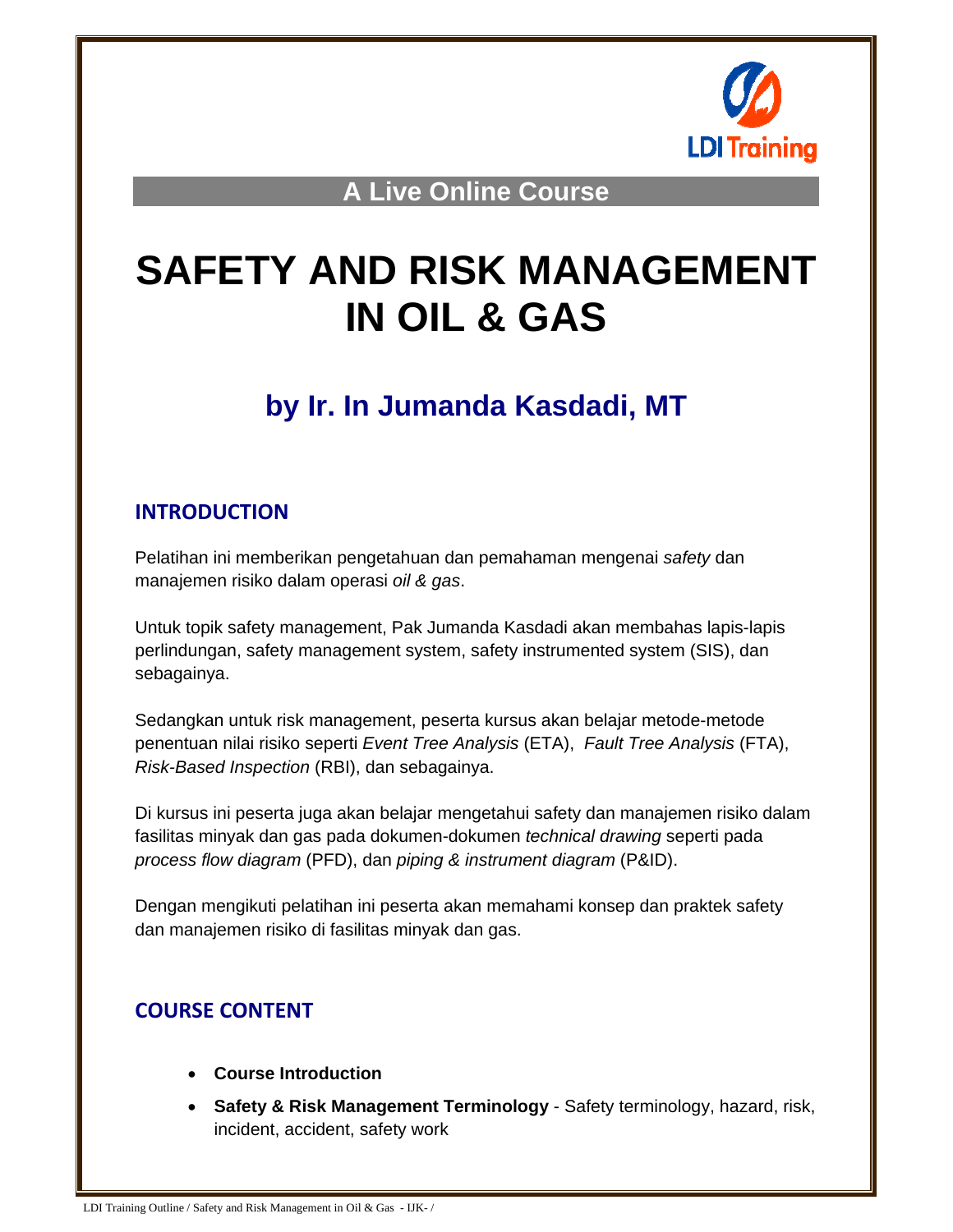

- **Overview of Oil & Gas Processing & Facilities** Wellhead, separator, pressure vessel, piping, pipeline, conditioning
- **Protection Concepts and Layer of Protection** Basic Process Control System (BPCS), alarm system, safety instrumented system
- **Safety & Risk Management in Design Process** Project phase, project safety analysis
- **Hazard and Operability Study / HAZOPS** Methodology, Team Coordination, HAZOPs guide word, HAZOPs Worksheets
- **Hazards Related to Oil and Gas Industry Fire, explosions, slips, trips,** falls, motor vehicle accidents, confined space
- **Safety Instrumented System (SIS) and Risk Reduction Probability failure** on demand, safety integrity level
- **Safety Management/Administration System** Safety policy, safety standard, procedure, PTW System
- **Methods for Risk Identification & Risk Assessment** What if, checklist, Event Tree Analysis / ETA, Fault Tree Analysis / FTA, Risk-Based Inspection
- **Reading Safety and Risk Management System at Documents of Technical Drawing** - Process flow diagram (PFD), symbols & labels, piping & instrument diagram / P&ID
- **Case Study, Discussion, and Film**

#### **WHO SHOULD ATTEND**

- HSE professionals
- Process, piping and rotating equipment professionals
- Operations and maintenance professionals
- Instrumentation and electrical professionals
- Project engineers, site managers, and field superintendents
- Production, oil and gas processing, and drilling supervisors and engineers.

#### **ABOUT THE INSTRUCTOR**

Ir. In Jumanda Kasdadi is an experienced instructor and he has been conducting training for oil and gas companies since 1997. He has BS and MS in chemical engineering degrees from the Institute Technology Bandung.